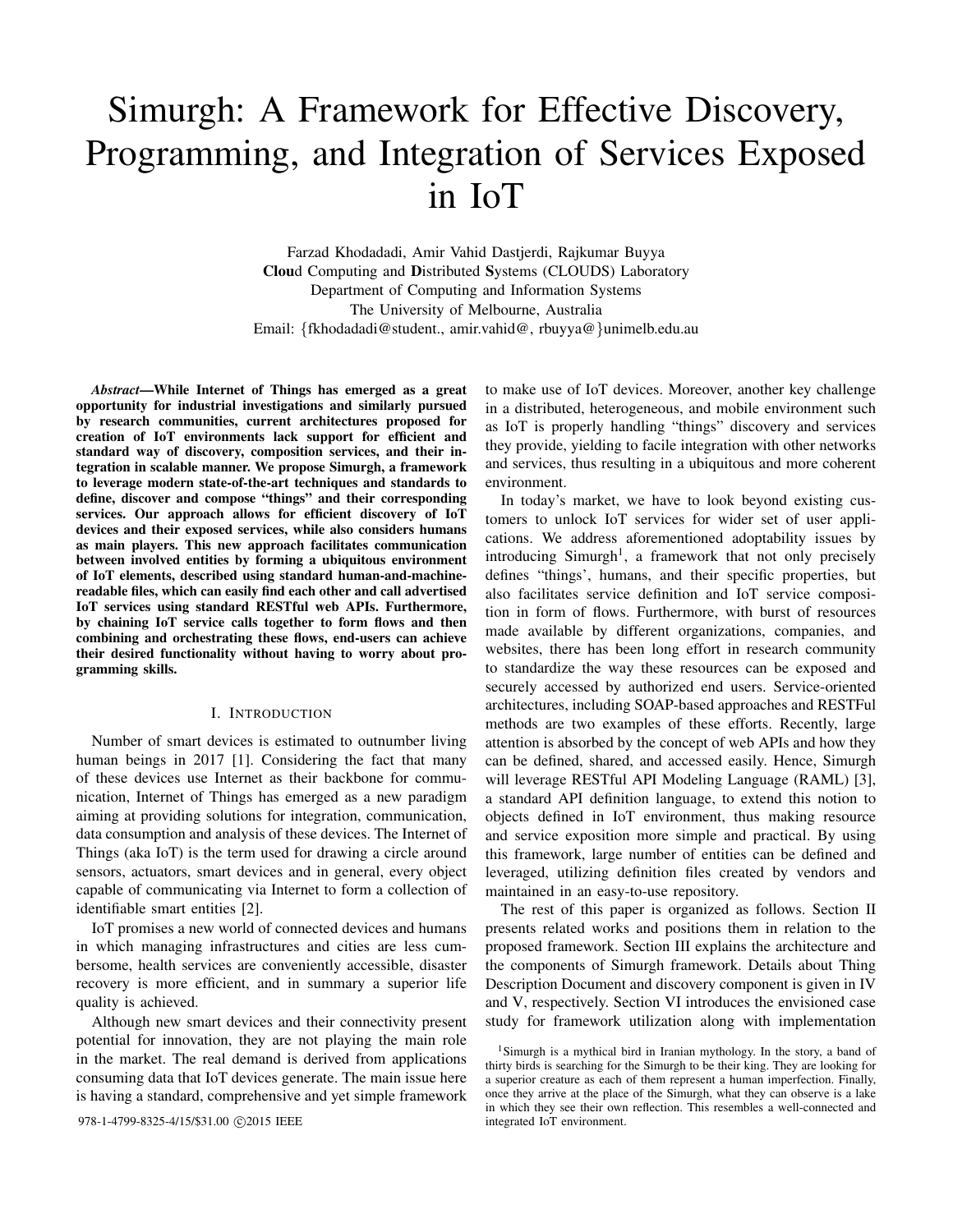details and how the flows can be created using our proposed framework. Conclusions and future works are discussed in Section VII.

# II. RELATED WORK

In terms of communication protocols, Constrained Application Protocol (CoAP) promises to bring RESTful web services to constrained and embedded devices. As it is being standardized, researches [4]–[6] have been conducted to investigate its effectiveness in IoT domain. However, since the concept is new and has not been adopted by industry leading companies, practical usage of proposed solutions remains unclear.

Mayer et al. [7] proposed a web-based infrastructure for smart "things" to facilitate their integration and look-up process. Different markup languages such as Microdata and Microformats are used in their work for describing smart devices, but most of these languages are now considered obsolete.

In [8] authors argue about using Web Service Description Language (WSDL) and Microformat-based markup languages to implement a discovery and selection framework for WS-\* and RESTful services. Although their solution uses machinereadable files for resources API exposition, they do not support location-based discovery of devices, which is included in our proposed framework. In a similar way, the author in [9] proposes a central repository that registers Web-based things by assigning each one a unique tag.

Li et al. [10] and Klauck et.al [11] suggest a SOA-based service discovery framework in IoT which leverages Domain Name System (DNS) to map available objects to domain names by encoding devices information and then discover them through XML files representing different service categories. However, considering huge number of devices that will be involved in a typical IoT environment, this mechanism doesn't provide a scalable and robust solution.

Briefly, other works [12], [13], whether opting syntax-based discovery method or semantic-based one, do not consider user requirements in developing IoT applications, although, efficient discovery of resources is an essential part of this process. We try to address this issue in our proposed framework by embedding discovery component as a service in user-creatable flows.

# III. PROPOSED ARCHITECTURE

Our proposed architecture offers an integrated solution that uniquely applies state-of-the-art technologies to simplify discovery, accessing, and programming of functionalities and services offered in IoT environments. An important goal of this architecture is to simplify management of IoT services, things, humans (experts and volunteers) who are involved in processes designed in smart environments enabled by IoT technologies.

The main objective is to achieve easy process design, service reusability, openness and security at the same time. In the architecture, this is achieved mainly through exposing IoT services as APIs and compose them via creating API flows to achieve more complex functionalities which can be wrapped



Fig. 1: Simurgh framework overview

to flow templates. The process of designing and composing flows can be carried out by an expert and then used as normal user application. This approach, considerably reduces the overhead of accessing and programming IoT services for majority of users and increases their adoptability. The proposed architecture is depicted in Figure 1 and its main components are described below:

# Things Layer

- Network Discovery and Registration Broker: This component handles incoming connection requests from devices that want to join the domain. It also keeps a repository of entities with their assigned unique identifiers.
- Low-Level Programming Libraries: It provides devicespecific interfaces to access functionalities of devices made by different vendors.
- API Mediator: API(Application Programming Interface) is an interface that allows a programmer to expose functionality of his application in forms of callable functions with precisely defined input and output types. Generally, APIs are made of libraries that include specifications for data structures, procedures, variables and object classes. A class of APIs which we focus here is known as "Web APIs" and has these main features:
	- is invoked over Internet
	- almost always uses HTTP (or HTTPS) as the main communications protocol
	- uses XML, JSON, Object types, or plain text to represent a response
	- often uses either HTTP query parameters or XML documents to represent a request

Web is switching to Web API/REST, because older service-oriented methods are more complicated to develop and require much more resources (RAM, band-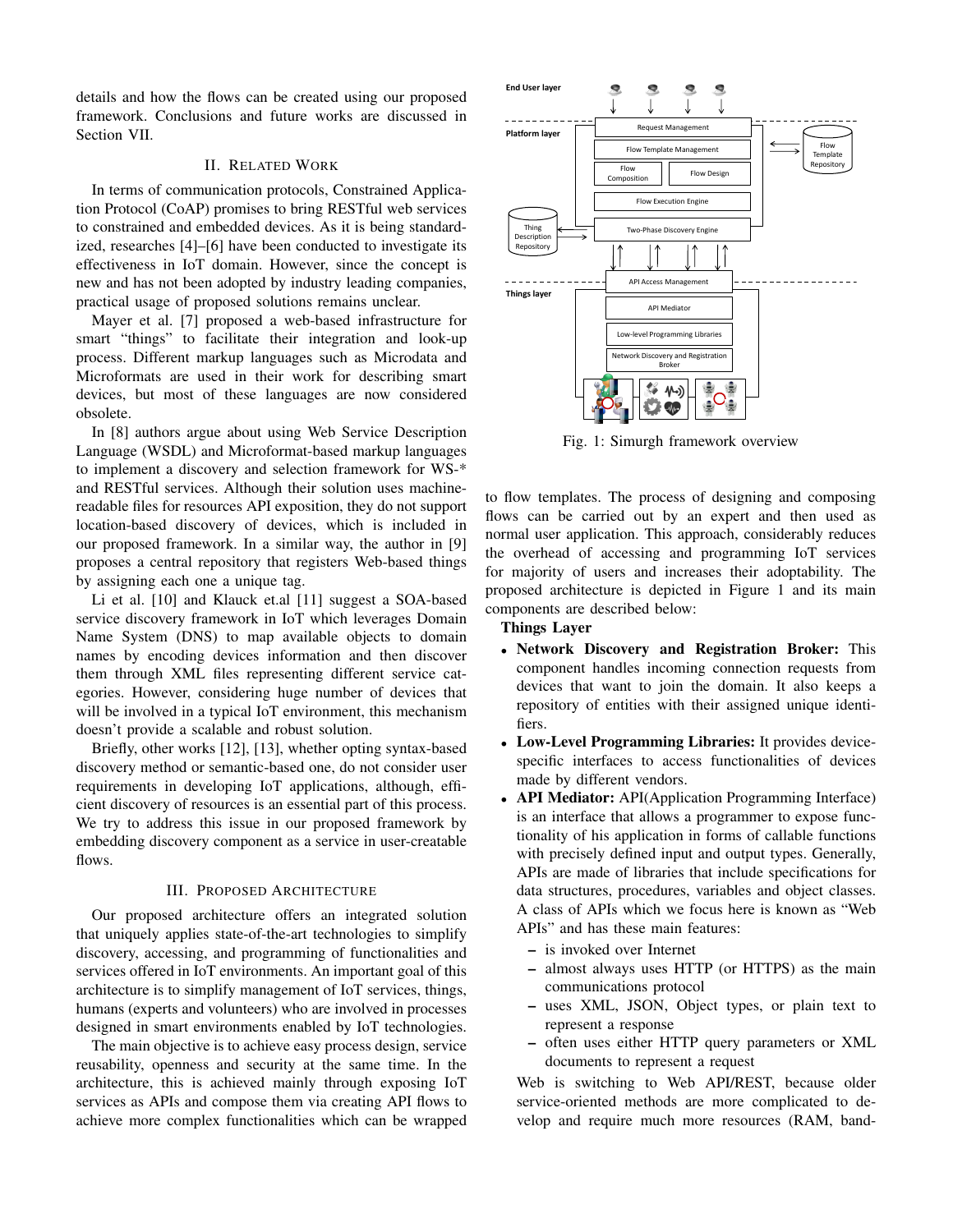width, Computation resources), as a result of all requestresponse data conversions that should take place. Furthermore, the standard form of data exchange in SOAP based web services is XML, which can efficiently be replaced by more lightweight formats such as JSON.

Building APIs facilitates and speeds the way organizations can share their services with users, helping them attract more people while focusing on the functionality of their products rather than on presentation. Considering multi-tenancy security features of modern Web APIs such as OAuth, APIs are capable of boosting an organization's service exposition and commercialization, while also providing better service monitoring tools than previous service-oriented approaches.

API Mediator provides a wrapper around low-level interfaces of devices that do not have RESTful API. When dealing with humans, the mediator shows what devices and operations are linked to a person and how he/she can be reached by communication means such as email and SMS. All provided API Mediators and their corresponding low-level libraries are kept in a central repository, which enables easy search and access method for connecting to a device, calling its services, and updating core functionalities. This component can also take the responsibility of converting already defined services that do not use RAML format for service definition.

• API Access Management: Once IoT Services are exposed beyond the firewall, we require a way to handle identity and access management from a centralized management component. This component utilizes stateof-the-art protocols such as OAuth and OpenID Connect and provides secure and auditable access to IoT services for end users, regardless of the device, application or location.

# Platform Layer

- Thing Description Repository: It contains description of things and humans and services offered by them. The repository is constantly updated by the Network Discovery and Registration Broker and API Mediator component.
- Two-Phase Discovery Engine: This component allows for discovery of "things" that not only have capability of fulfilling the user request, but are also equipped with APIs that can be utilized in a flow to satisfy user requirements.
- Flow Design: It provides a user interface that allows users to discover things and their APIs and call found APIs. Additionally, this component is responsible for considering human in loop interactions with smart devices (i.e. finding and calling necessary communication APIs such as Email, SMS, etc).
- Flow Composition: This component is capable of combining two or more flows to build a new flow that delivers new functionalities.
- Flow Execution Engine: Once a user asks for a flow execution, this engine for a given number of times, or

for a provided time period, provisions required resources, configures them and then execute all necessary APIs in order to fulfil the request. This component is also responsible for provisioning resources for testing the flows once they are being designed.

- Flow Template Management and Repository: Flow Template Repository contains pre-designed flows that are likely to be reused. Template management tasks including access control, persistence, test, and update is carried out by Flow Template Management component periodically.
- **Request Management:** This component matches the user request to flow templates. If no match is found, the request will be forwarded to Flow Composition module to check whether any composition flow can match the requirement. Finally, if no flow is found, user will be presented with a Flow Design interface to build the required flow.

# IV. THINGS DESCRIPTION DOCUMENT AND API **DEFINITION**

To describe building blocks of an IoT environment including devices, sensors, and humans, a file should be created for each of these entities, detailing its specific features and callable services. For this purpose, a lightweight human-and-machine readable file format is required to simplify writing descriptions without adding extra overhead. However, due to the lack of standardization in this area, we have developed our own metamodel called Thing Description Document (TDD) in the form of a JSON file. A TDD file consists of two major parts: 1) IoT entity properties 2) Services offered by each entity.

1) Entity Properties: The first part of any TDD as shown in Listing 1, lines 2-21, is dedicated to describe different properties of its related entity. A user-chosen name for faster and easier discovery with information about last modification date and entity's location are mandatory parts of every TDD, but any other required data field can also be defined in this section, as long as it conforms to JSON validation rules. In lines 32-38, it is declared that this sensor is being operated by a human. Later, when we explain the discovery phase, managing human interactions in IoT and how to discover and leverage them is detailed.

2) Entity Services: After describing properties, there is a dedicated section to define APIs that are available by the entity being described. Lines 22-31 in Listing 1 demonstrate how this objective is achieved. The API definition files can have RAML or Swagger [14] format type and each one can be parsed by an appropriate parser and called using their specific client tools. These TDDs with API definition files will be kept and indexed by TDD Repository component to be later searched by Twophase discovery component.

Listing 2 depicts a minimal and simple RAML file used for defining and describing a single service offered by a typical person. When a connection to the endpoint hosting this web service is initiated, the service implementation is supposed to respond with the email address of this person by accepting an identifier that has numeric type. As it is evident, using an API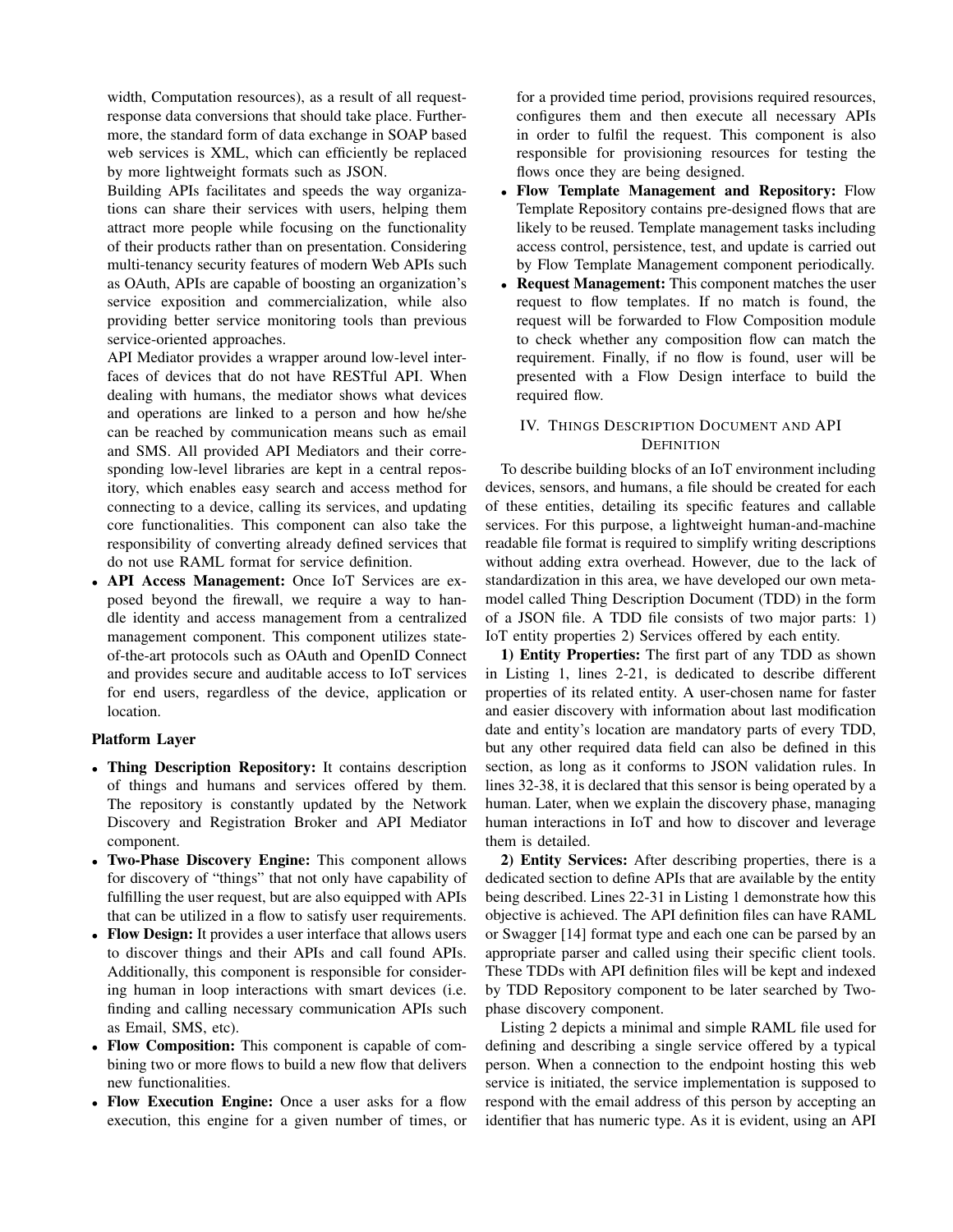definition language provides opportunities for developers to define and expose their implemented services easier and also augments the clarity of final result, compared to approaches using SOAP and WSDL.

## *A. Motivation Behind Using RAML to Expose IoT Services*

Several open-source API definition languages and toolsets are currently available, with the two most renowned being RAML [3] and Swagger [14]. We use RAML in our implementation because of having better integration with our flow composition engine. Although both formats can be used when referring to API definition section in TDD, when RAML is used, after the discovery phase and given the discovered TDD, the services can be easily called using RAML client tools that are available as part of API flow composition tools such as Anypoint Studio [15]. This makes API discovery, flow execution, debugging, testing, and deploying more convenient. Furthermore, RAML allows for easy integration of security mechanisms like OAuth and provides option for including schemas that define the actual query parameter types each service accepts.

Listing 1: Typical description document for a thermal sensor

```
1 {
2 "name": "Thermal Sensor TDD",
3 "description": "This is the description document for a
        sample Thermal sensor",
4 "last-modified": "2014-12-15",
5 "tags": [
6 "thermal",
7 "Celsius",
8 "sensor"
9 ],
10 "id":"192.168.1.3:683C.B35A.17DB",
11 "location":
12 \frac{1}{2}13 "Room":712,
14 "Building":"Doug McDonalds",
15 "Number":10,
16 "Street":"Swanston",
17 "City":"Parkville",
18 "State":"Victoria",
19 "Country":"Melbourne",
20 "Postal code":3000
21 \quad \},
22 "api": [
23 \left\{ \begin{array}{ccc} 2 & 2 & 1 \\ 1 & 2 & 1 \\ 2 & 2 & 2 \end{array} \right.24 "type": "Raml",
25 "name": "thermal-tdd.raml"
26 \quad \frac{1}{2}27 {
28 "type": "Swagger",
29 "name": "thermal-tdd.swagger"
30 }
31 \quad \boxed{\phantom{1}}32 "operated-by": [
33 {
34 "Full Name": "Farzad Khodadadi",
35 "email": "info@khodadadi.com",
36 "sms": "xxxxxxxxxx"
37 }
38 ]
39 }
```
Listing 2: Describing services using RAML 1 #%RAML 0.8

```
2 title: Person dealing with temperature anomalies
3 version: v1
4 baseUri: https://{URL}/{ version }/
5 protocols: [HTTP, HTTPS]
6 mediaType: application/json
7
8
9 /api:
10 displayName: APIs
11 description: Show available APIs
12 \qquad \text{get}:13 responses:
14 200:
15 /contact:
16 /email:
17 description: Returns the email address of this
           person
18 queryParameters:
19 id:
20 type: number
21 get:
22 responses:
23 200:
```
## V. TWO-PHASE DISCOVERY COMPONENT

To remove the load of handling network connections from discovery component, network discovery module is responsible for registering all devices connecting to a specific domain. Devices can use multiple communication protocols such as Bluetooth, ZigBee, and Wi-Fi to register themselves and obtain a unique identifier. Later, each participating entity including smart devices and humans must submit its description document with the assigned unique identifier. This way, discovery module knows which entities are active and what services are available to be called.

For efficient discovery of things and their available services, a two-phase syntax-based discovery approach will be used. Syntax-based searching methods are fast and do not require any knowledge about the underlying data, because search is performed by matching the data against desired search keywords.

Purpose of the discovery component is not only finding an entity with desired capabilities (e.g capable of measuring temperature and humidity) and desired properties (e.g. located at specific room) but also the required API associated with it. In the first phase, the discovery module will search in TDD repository to find entities matching given search criteria. The way this component is implemented gives the user the option of choosing between exact match or subsume match when submitting a query [16].

Discovered entities may contain group of smart devices having specific properties or can be humans having specific communication details while operating a desired device. After finishing the first step, if the target is finding an API capable of doing specific task, another search is performed on the API Description Documents of devices or humans found in the first phase. We provide a comprehensive discovery example in the next section.

### VI. CASE STUDY AND IMPLEMENTATION

In this section a case study is described which helps us demonstrate the effectiveness of our proposed framework.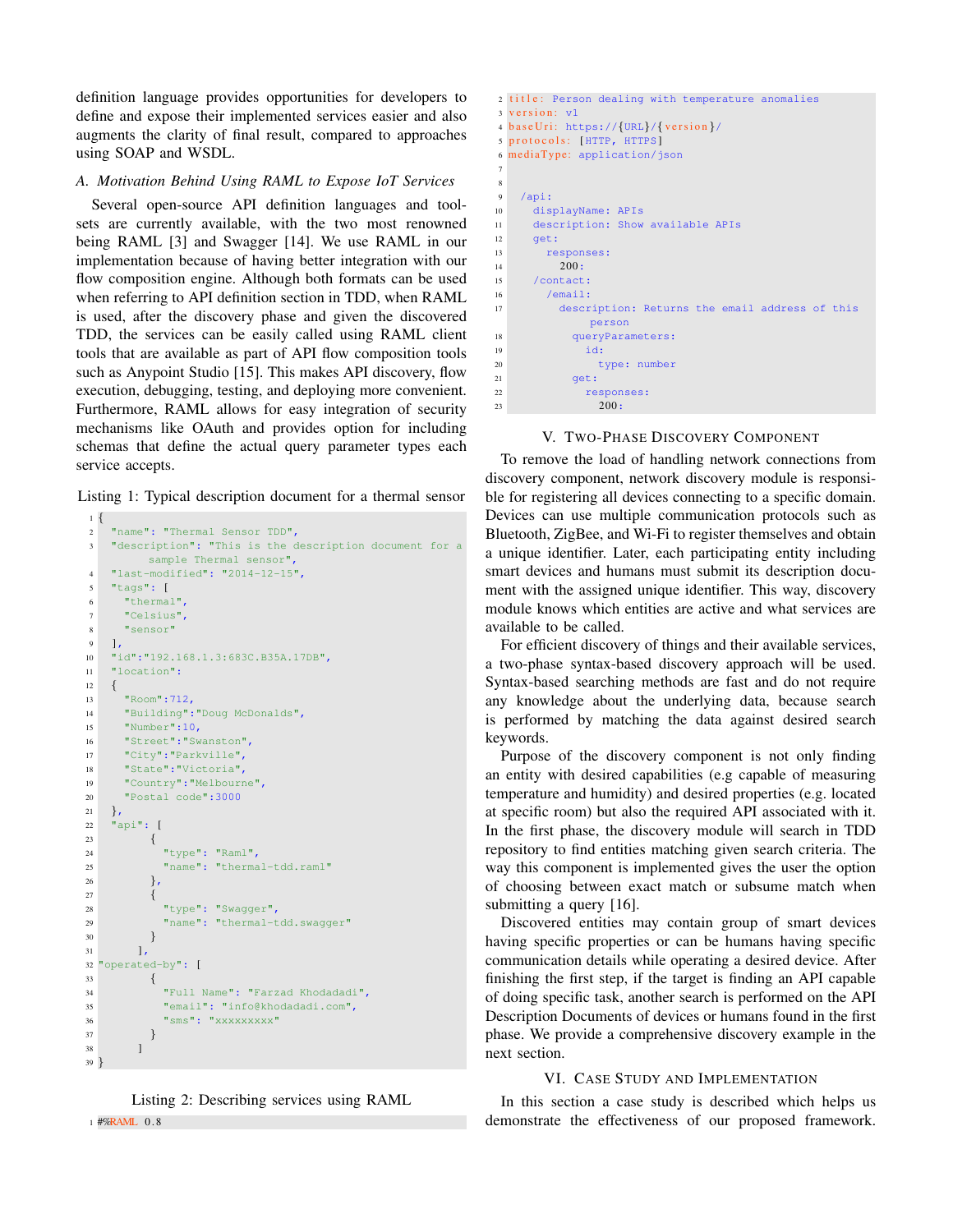

Fig. 2: Thermal sensor discovery flow



Fig. 3: Anomaly detection and further processing flow



Fig. 4: Anomaly expert discovery flow

The case study is a smart university campus containing large number of sensors including humidity and temperature. The main objective of this case study is to show how a building manager can use our framework to adjust temperature of rooms dynamically based on room temperature, outside temperature and electricity price. Let's consider a case of a server room, so the desired flow has to be able to:

- Locate a device with capability of reading temperature from the server room located in DMD 7.12. The discovered sensor has to be equipped with an API that provides temperature with numeric format and in Celsius degrees.
- Discover and call an API that can detect anomalies of streamed data (in this case, continuous temperature measurement from a thermal sensor) in the output of calling previous API.
- Discover and call an API that can store the anomaly data. These generic APIs that are not device specific, can be implemented using any SOA approach, such as SOAP of REST. A smart interface is responsible for parsing service description files such as WSDL, if required, and finally call the service. Returned result can be mapped to another format or object by defining routines that describe how the mapping between input and output should be performed. This way, chaining service calls and designing flows can be easily achieved.
- Find a device or human who can deal with the abnormal temperature situation.
- Discover and call an API that has the capability of

communicating with the discovered human or device.

For demonstrating the realization of how flow orchestration can influence task execution and better integration, we use Anypoint Studio [15], a tool for enterprise service integration to create and execute flows. Each flow consists of several service calls which can contain services from other "things" or be services from outside current domain, such as social media services. Since security is one of the important points of consideration in IoT, service calls can use SSL protocol and security mechanisms such as OAuth for providing confidentiality and proper access control.

For the given case study, end users will be presented with an interface to discover their desired entities by searching through them according to name, type, location, or any other custom defined property. The discovery process is implemented as a RESTful web service and can be extended to look for "things" with APIs containing specific words and input types. When a match is found by searching through API definition files, that service will be called by Flow Execution Engine and the response will be analysed by a smart mapper, responsible for detecting response type. After this step, users can create mappers to extract information from response of a service call, change its format if needed, and then forward it as an input of another service call. This chaining of service calls will make sophisticated operations feasible.

As shown in Figure 2, first the discovery component which is implemented as a RESTful web service is invoked. The parameters used when calling this service depends on what